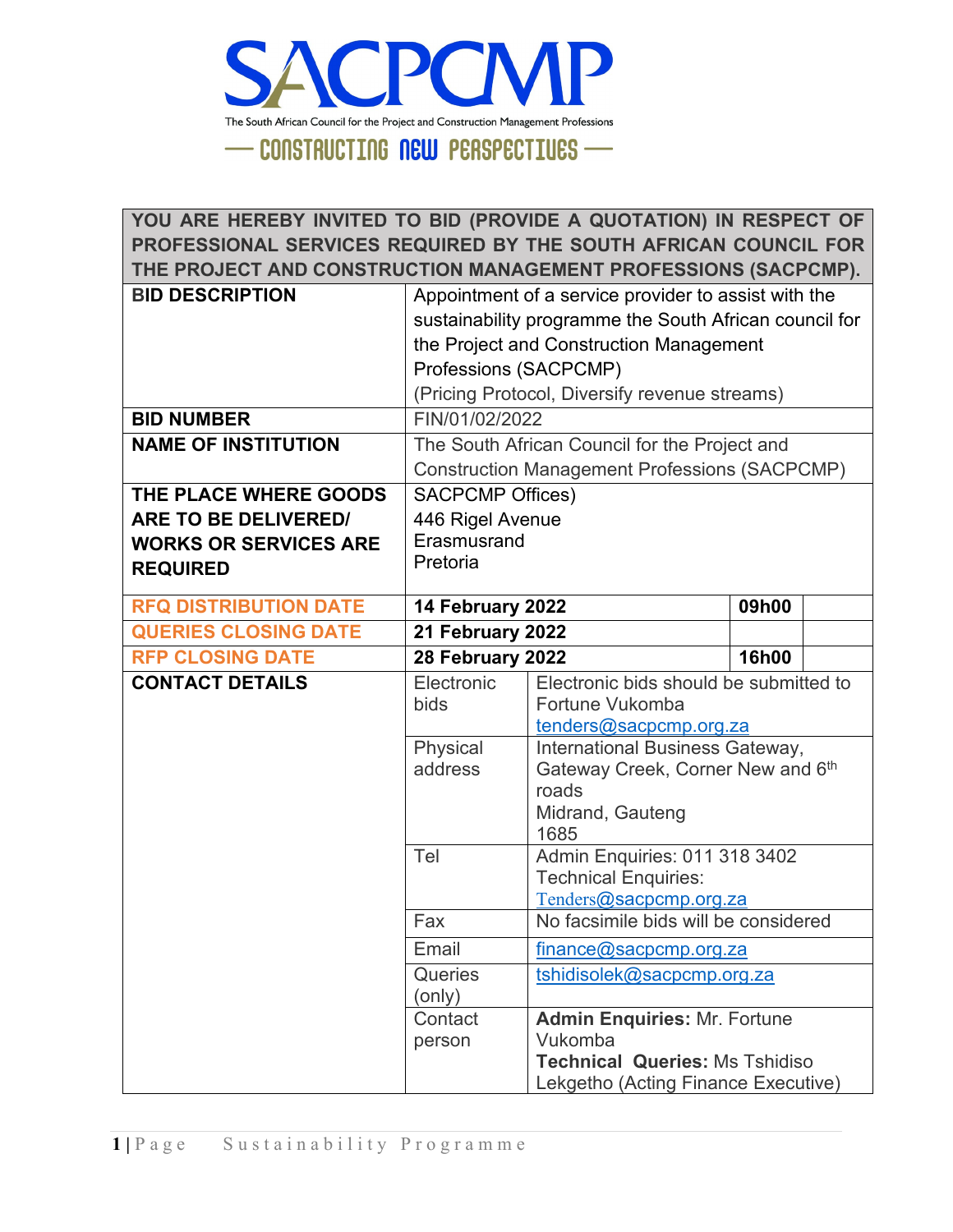| <b>CATEGORY</b>            | To provide professional services as per the brief. |     |  |  |
|----------------------------|----------------------------------------------------|-----|--|--|
| <b>SECTOR</b>              | <b>Regulatory Council</b>                          |     |  |  |
| <b>REGION</b>              | <b>Gauteng Province</b>                            |     |  |  |
| <b>COMPULSORY BRIEFING</b> | Date                                               | N/A |  |  |
| <b>SESSION/SITE VISIT</b>  | Time                                               | N/A |  |  |
|                            | Venue                                              | N/A |  |  |

## **1. INTRODUCTION**

The South African Council for the Project and Construction Management Professions (SACPCMP) is a juristic person established by section 2 of the Project and Construction Management Professions Act (Act No.48 of 2000) which provides for statutory professional certification, registration and regulation of Project and Construction Management Professions in order to protect public interest. In line with the construction industry development initiatives, the Council continues to advance and promote the science and management practice of project and construction management thereby contributing towards promotion of the construction and built environment industries.

It further regulates the Project and Construction Management Professions to protect the public by identifying the type and scope of work, registering professionals and maintaining a national register of professionals who adhere to a Code of Conduct.

It also accredits Project and Construction Management programmes at tertiary educational institutions to ensure that graduates are employable within the industry upon completion of their studies and recognises Voluntary Associations which assist in the promotion of the professions under the SACPCMP (South African Council for the Project and Construction Management Professions) umbrella.

## **2. BACKGROUND**

2.1 The SACPCMP adopted the Council for the Built Environment Guideline Tariff of Fees Policy Framework on the 30 September 2020. In terms of the adopted framework, the council must annually review the guideline tariff of fees.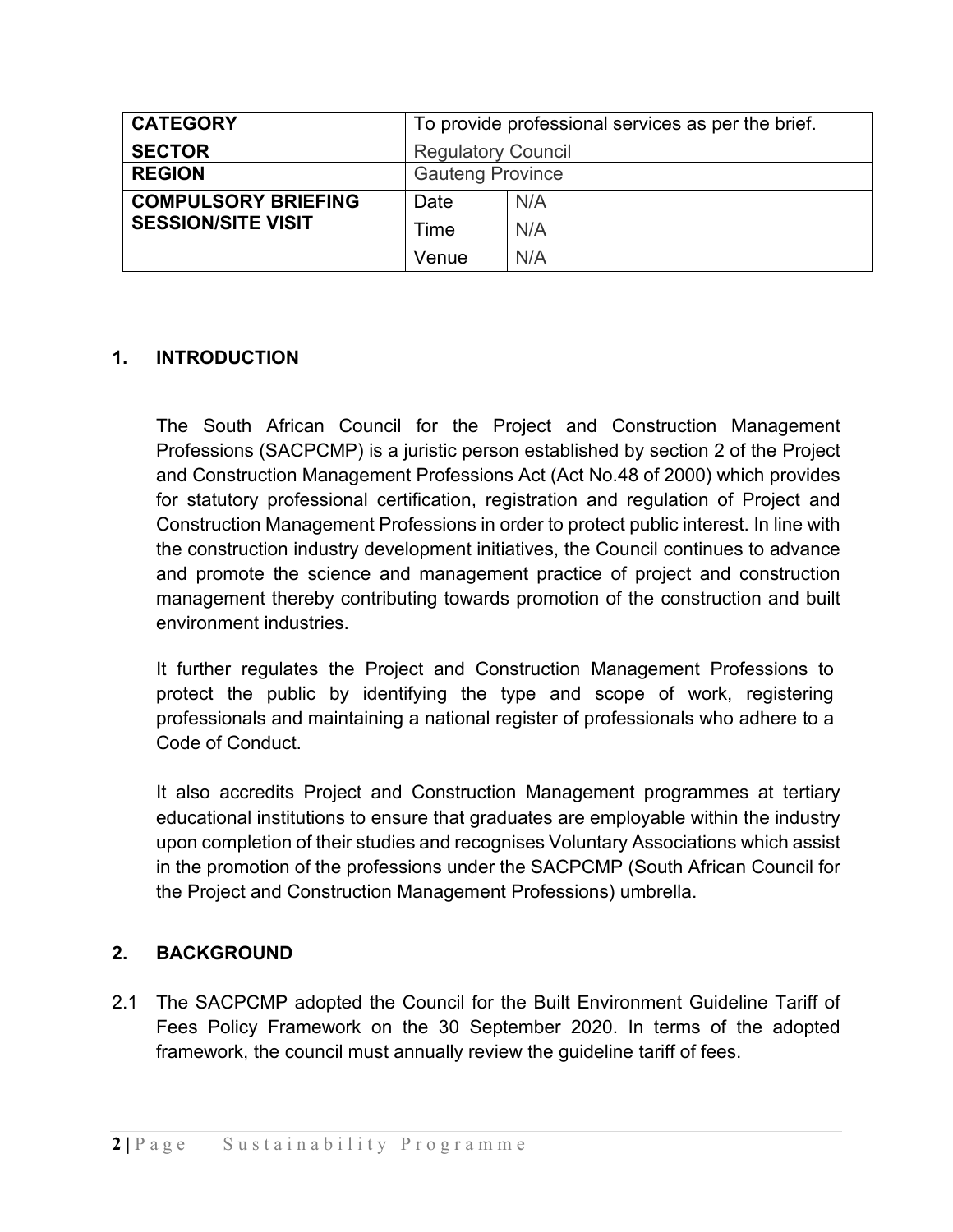Council identified sustainability as an imperative objective to ensure long term delivery of SACPCMP and identified 3 areas to achieve that.

- Diversify Revenue streams The aim is to reduce over reliance on revenue from registration and focus on 7 revenue generating mandates
- Implement pricing protocol that is cost reflective To ensure that projects/services offered are self-funding
- Optimize use of external service providers- to realise efficiencies

## **OPERATIONS**

The SACPCMP operates in the Built Environment space alongside the other six Councils being the South African Council for the Architectural profession (SACAP), the Engineering Council of South Africa (ECSA), The South African Council for the Landscape Architectural Profession (SACLAP), The Council for the Quantity Surveying Profession (SACQSP) and the South African Council for the Property Valuers Profession (SACPVP). The Minister of Public Works and Infrastructure is the Executive Authority of the Council and communicates with the Council through the CBE, which is the overarching body that co-ordinates the activities of all the six Built Environment Councils.

## **4. SCOPE OF WORK**

The appointed service providers will be required to provide the following services, among others:

## 4.1 **Revenue: Diversify Revenue Streams**

- 1. Revenue Streams Diagnostic report
- 2. Quantified Revenue Streams report
- 3. Initiatives to increase Revenue report
- 4. Implementation plan
- 5. Revenue Strategy

## 4.2 **Pricing Protocol**

6. Review of the current cost of mandate

Exploring different methods of managing and assigning cost in creating value.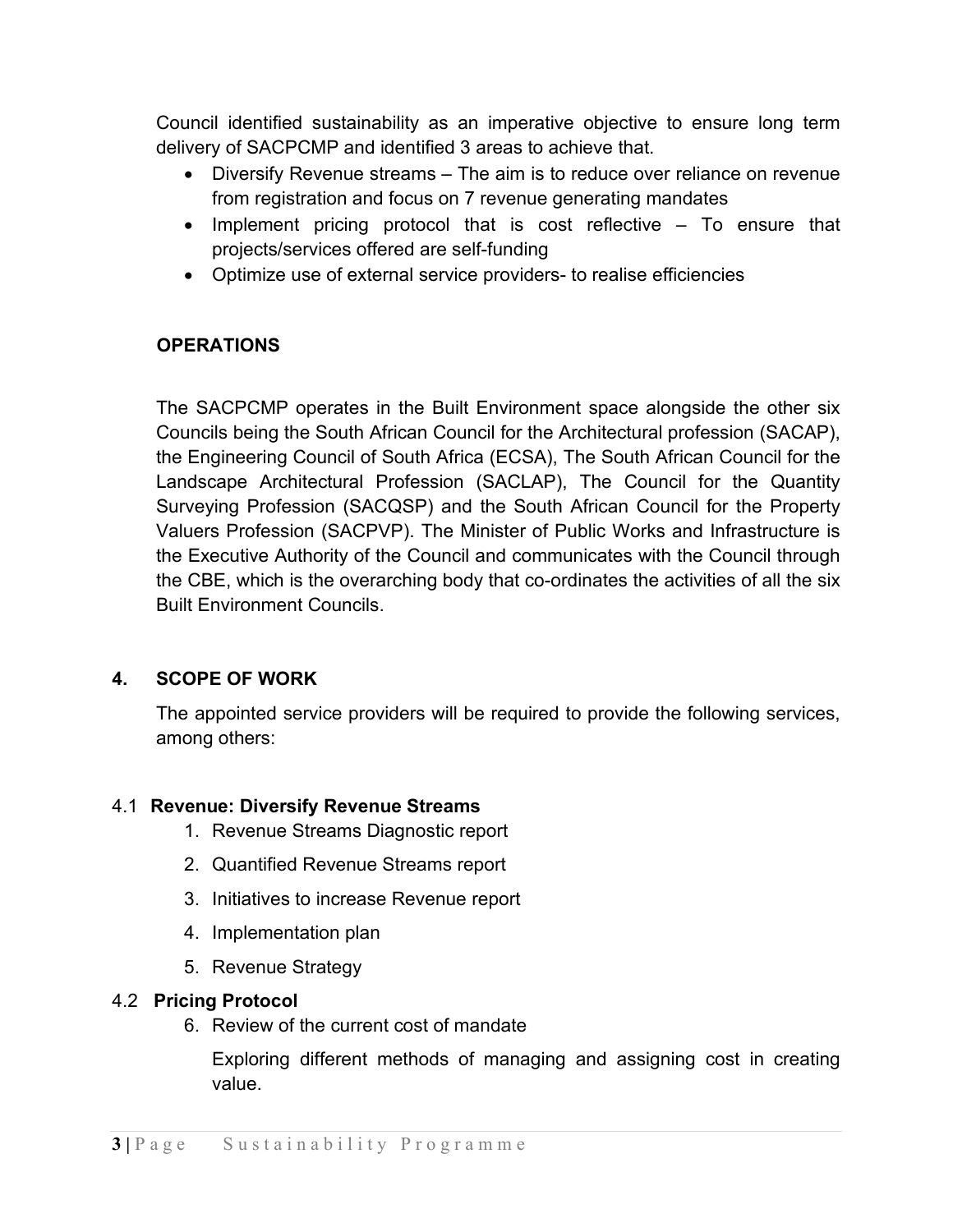(e.g activity-based costing, inclusion of fixed and variable costing in setting the prices, or a more suitable method for price setting)

- Identify the major activities that give rise to the overheads
- Determine what causes the cost of each activity (cost driver)
- Calculate the total cost for each activity (the cost pools)
- Calculate a cost per cost driver
- Allocate the overhead cost to produce lines based on their usage of the cost driving activities
- Calculate the overhead cost per unit for each item of output
- Identify other direct cots to calculate the full-service cost
- 7. Draft Cost breakdown diagnostic report
- 8. Implementation plan

## **4.3External Service Providers**

9. Diagnostic report on the current state of the use of external service providers

## **5. MANDATORY REQUIREMENTS**

Proposals will be disqualified or excluded under the following conditions:

- 5.1.1. Submission after the deadline.
- 5.1.2. Proposals submitted via other methods different from those stated in the TOR.
- 5.1.3. Service Providers whose tax matters are not in order at the time when SACPCMP makes an appointment.
- 5.1.4. Not attending the mandatory briefing session where such is required. It should be noted that the person attending the briefing session should sign the correct legal name of the bidder.
- 5.1.5. Not including a valid original tax clearance certificate as well as BBBEE Original Certificate/ Sworn Affidavits.
- 5.1.6. The supplier must be registered with the Central Supplier Database(CSD)

# **6. EVALUATION CRITERIA**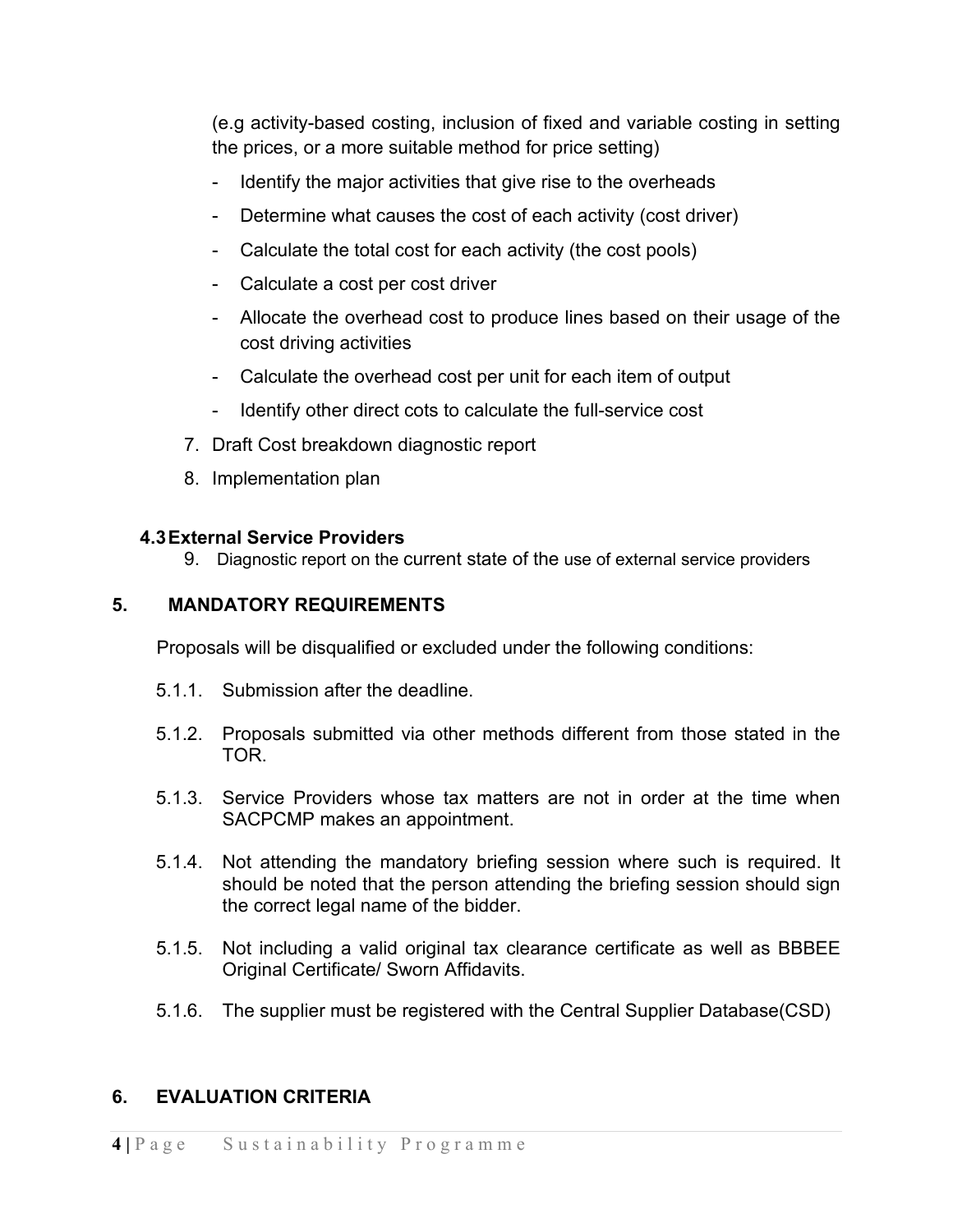The SACPCMP will do the evaluation and adjudication after the proposal submission deadline. The selection criteria will include the following:

- 6.1. Experience of your firm in relation to the scope of services required for an organ of the state.
- 6.2. A list of organisations where your firm conducted similar projects as the one that the SACPCMP requires, for reference purposes.
- 6.3. Depth of tested experience of the technical resources (CVs of the people to work on the assignment to be submitted).
- 6.4. Proposed fee for the engagement including a schedule for additional services that may be necessary beyond the scope of engagement.
- 6.5. Detailed plan / methodology including your project approach on handling the matters listed herein.

### **7. MINIMUM FUNCTIONAL REQUIREMENTS**

The service provider should meet the following minimum requirements:

- 7.1Relevant registration with the professional bodies (may be advantageous).
- 7.2 At least 5 years track record as a consulting firm providing similar services.
- 7.4 Experience gained in similar environment as the SACPCMP will be advantageous.
- 7.5Adequate set of mix of skills of the team (e.g. Commercial services, costing, Market analysis, etc)
- 7.6 The firm, partner / manager and team should be free of any conflicts of interest related to the provision of the required services.
- 7.7 At least five written and contactable references (not older than five years) from clients that you have provided similar services to.
- 7.8 A brief Profile of the Service Provider in terms of composition of the team and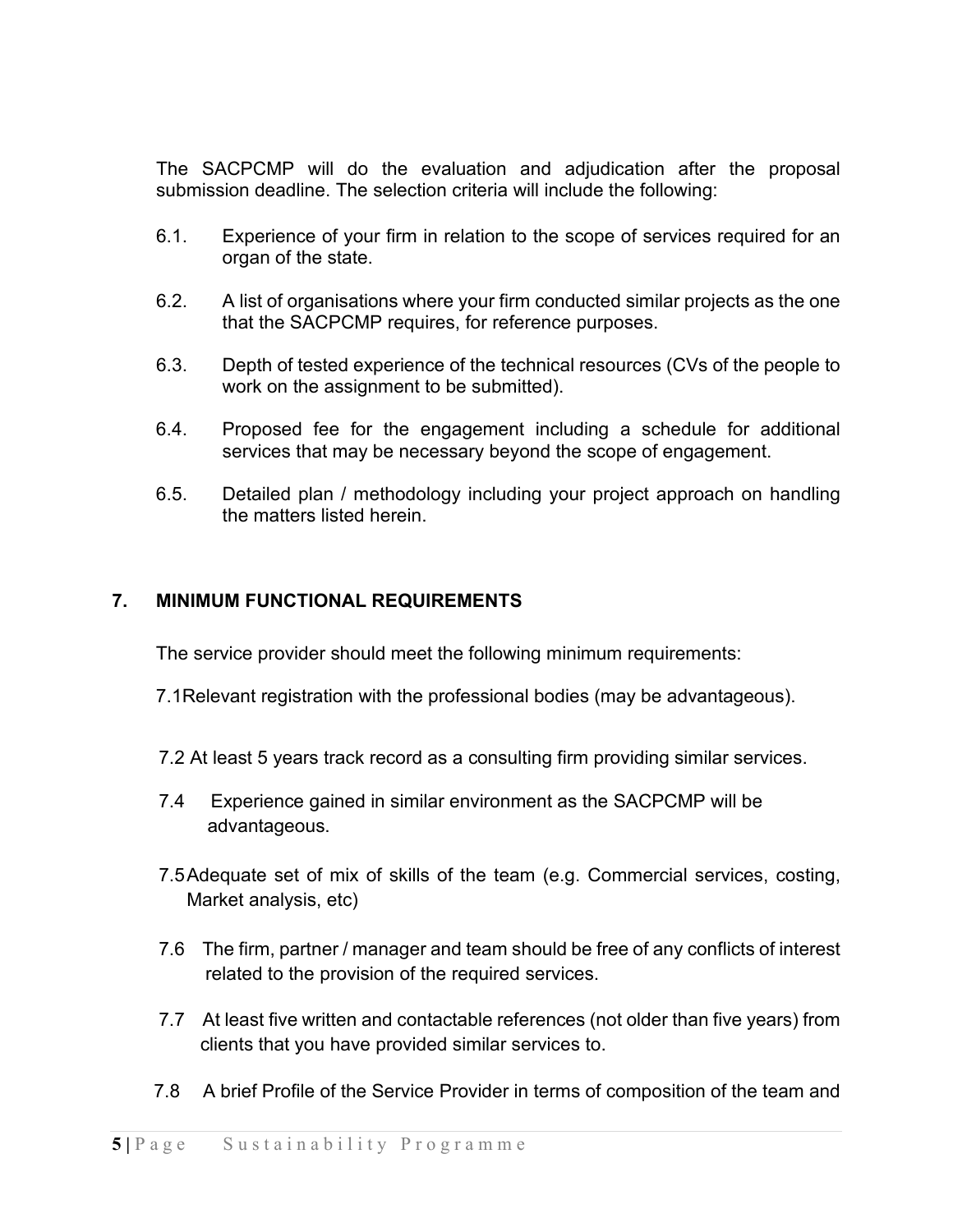its experience.

7.1. The Resource Plan: Proposed Team, Qualifications, Experience of the individual members of the Team.

## **8. SPECIAL CONDITIONS**

- 8.1. All enquiries must be made in writing to  $t$ enders@sacpcmp.org.za, during office hours between 08h00 and 16h30. Please note that responses will be communicated to all bidders and it is therefore the responsibility of the bidder or their representative to ensure that they provide correct email addresses on their documents.
- 8.2. SACPCMP reserves the right not to consider any proposal not fully completed.
- 8.3. By accepting to take part in the proposal process, you agree to keep in confidence all information imparted to you in relation with the proposal process, not to disclose it to third parties and not to use it for other purpose other than the proposal.
- 8.4. The Respondent is responsible for all costs incurred in the preparation and submission of the proposal.
- 8.5. A copy/s of any affiliations, memberships and/or accreditations that support your submission must be included in the proposal.
- 8.6. Kindly note that SACPCMP is entitled to:
	- 8.6.1. Amend any RFP conditions, validity period, specifications, or extend the closing date and/or time of RFP's before the closing date. All Respondents, to whom the RFP documents have been issued, will be advised in writing of such amendments in good time.
	- 8.6.2. Verify any information contained in a proposal.
	- 8.6.3. Not appoint any bidder.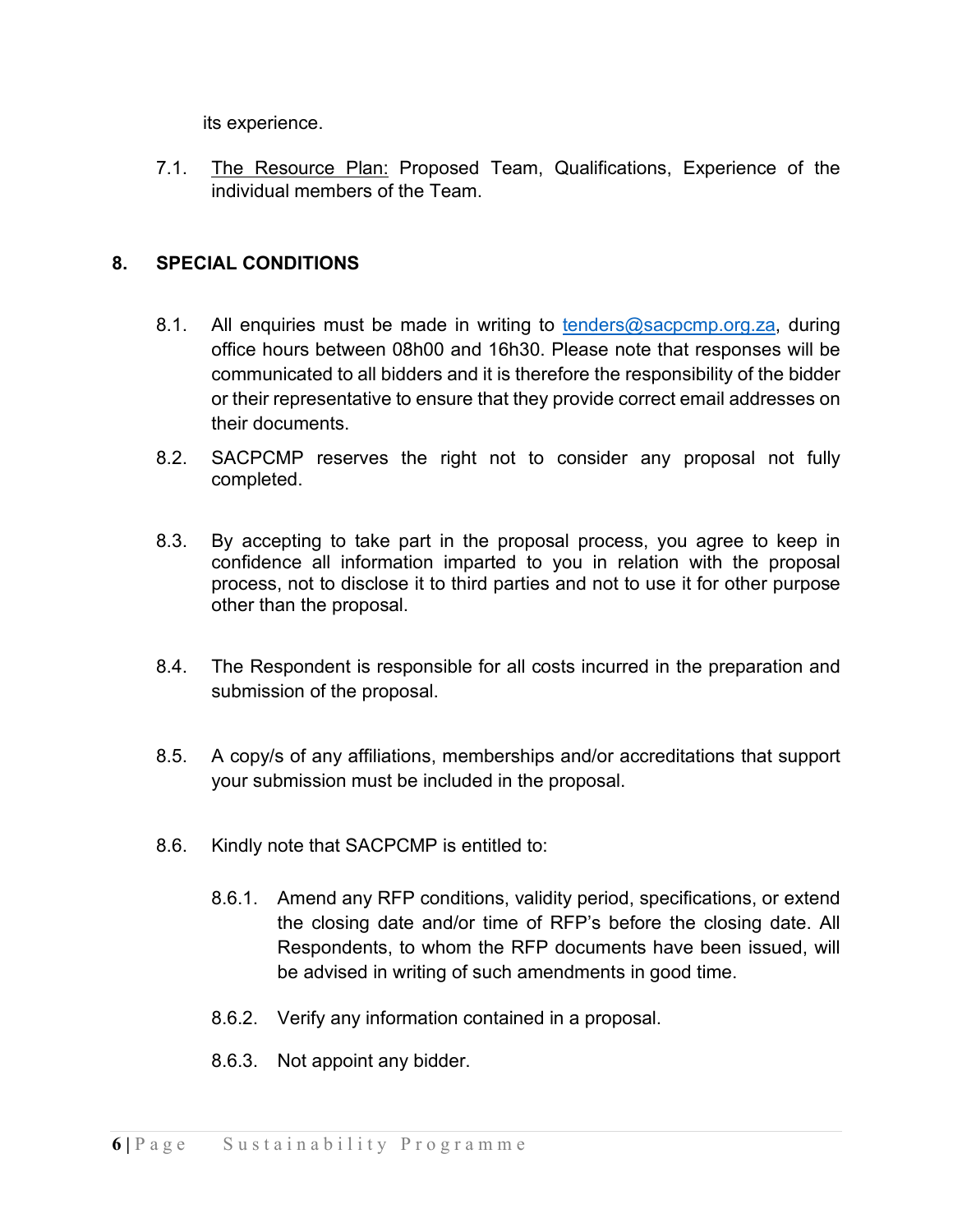- 8.6.4. Vary, alter, and/or amend the terms of this RFP, at any time prior to the finalisation of its adjudication hereof.
- 8.6.5. Disqualify proposals that contain an omission of disclosure of material information, that is factually inaccurate, and/or contains a misrepresentation.
- 8.6.6. Not accept the lowest proposal or any proposal in part or in whole. The SACPCMP normally awards the contract to the bidder who proves to be fully capable of handling the contract and whose proposal is technically acceptable and/or financially advantageous to the SACPCMP.
- 8.6.7. Appointment as a successful contractor shall be subject to the parties agreeing to mutually acceptable contractual terms and conditions. In the event of the parties failing to reach such agreement within 30 (thirty) days from the appointment date, the SACPCMP shall be entitled to appoint the contractor who was rated 2nd (second), and so on.
- 8.6.8. Cancel or withdraw from this RFP as a whole or in part without furnishing reasons and without attracting any liability.
- 8.6.9. This proposal and its acceptance shall be subject to the terms and conditions contained in this RFP document.

## **9. PROPOSAL**

- 9.1. Bids shall include all relevant information about the bidder as indicated in the advertisement, which will enable the SACPCMP to assess the service provider's competence.
- 9.2. Responding firms will be evaluated on the quality of the written proposals as well as oral presentations to Management Committee should this be necessary.
- 9.3. Written proposals should be submitted by **16h00 on 28 February 2022** via the following email address: tenders@sacpcmp.org.za

## **10. First Evaluation process**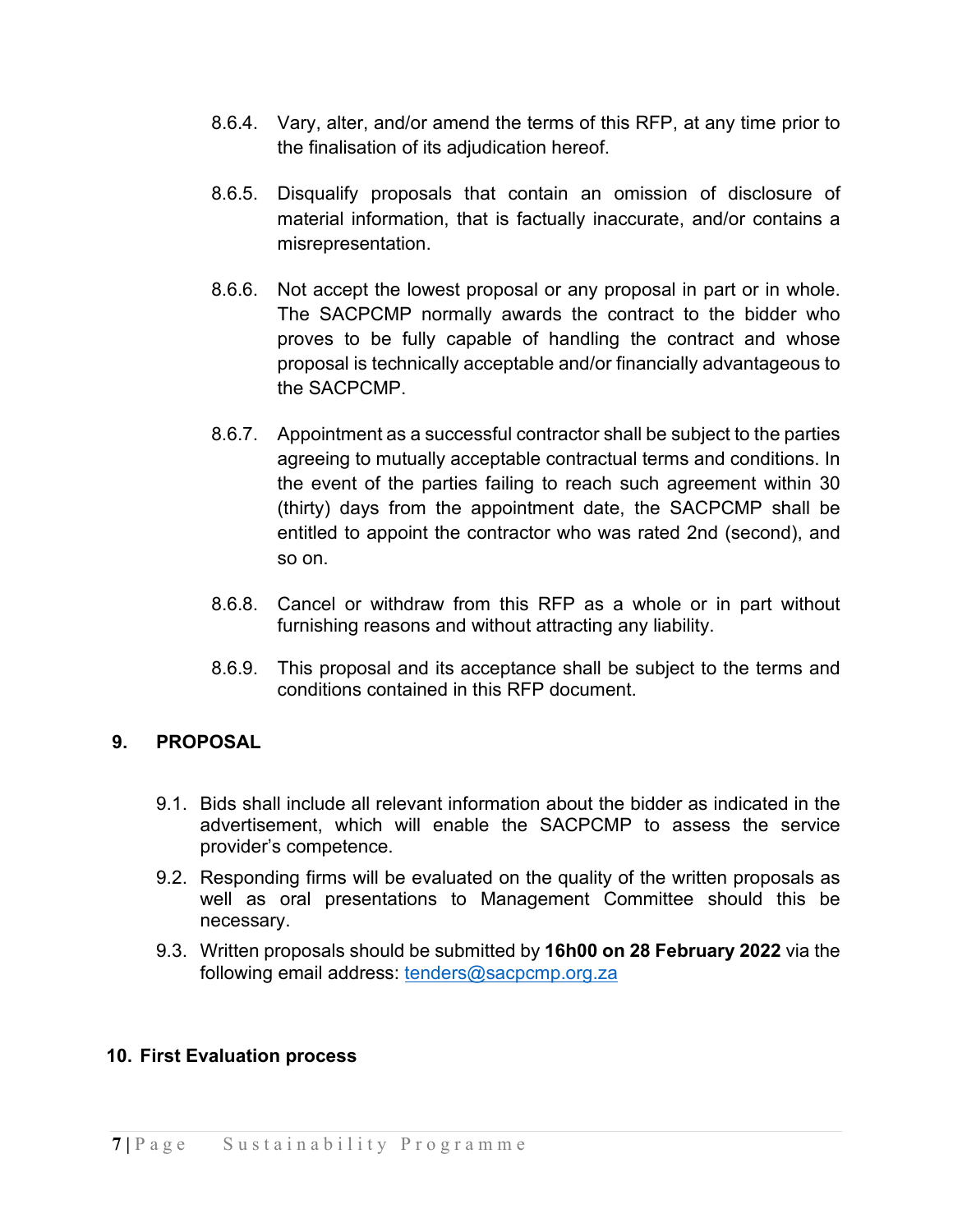| <b>Area of Review</b>                                                                                                                                                                                                                                                                                                                     | <b>Score</b> | <b>Maximum</b> |
|-------------------------------------------------------------------------------------------------------------------------------------------------------------------------------------------------------------------------------------------------------------------------------------------------------------------------------------------|--------------|----------------|
|                                                                                                                                                                                                                                                                                                                                           |              | <b>Points</b>  |
| 1. Project team: Qualifications of the proposed team                                                                                                                                                                                                                                                                                      |              |                |
|                                                                                                                                                                                                                                                                                                                                           |              |                |
| Confirmation that the staff to be assigned in will meet the<br>expected technical requirements.                                                                                                                                                                                                                                           |              |                |
| Criteria of Qualifications acceptable for this project to must be in<br>Finance and Accounting as majors                                                                                                                                                                                                                                  |              |                |
| The proposed team must have a mix of skills and knowledge<br>including for CA(SA), CIMA, CFA and/or master's in finance.                                                                                                                                                                                                                  | 0.20         | 5              |
| The proposed team CV's must indicate Cost Reflective Tariff<br>design and Affordability assessment work experience                                                                                                                                                                                                                        |              |                |
| Non submission of the CVs will result in no points being<br><b>awarded</b>                                                                                                                                                                                                                                                                |              |                |
| 2. Understanding the brief                                                                                                                                                                                                                                                                                                                |              |                |
| 21. Provided detailed plan on how the project will be<br>carried out (considering all the 9 deliverables)                                                                                                                                                                                                                                 |              |                |
| Note in relation to 4.2 Pricing Protocol                                                                                                                                                                                                                                                                                                  |              |                |
| Please cover at least these 4 areas                                                                                                                                                                                                                                                                                                       |              |                |
| 1. Financial Modelling,                                                                                                                                                                                                                                                                                                                   | 0.30         | 5              |
| 2. Cost Breakdown principles to be applied and why,                                                                                                                                                                                                                                                                                       |              |                |
| 3. Tariff Design and                                                                                                                                                                                                                                                                                                                      |              |                |
| 4. Explain Affordability principles to be applied and relevance                                                                                                                                                                                                                                                                           |              |                |
|                                                                                                                                                                                                                                                                                                                                           |              |                |
| 3. Experience in undertaking projects                                                                                                                                                                                                                                                                                                     |              |                |
| <b>Assessment of the Firm</b>                                                                                                                                                                                                                                                                                                             |              |                |
| Firm's experience – indicating the total number of years. Service<br>providers must provide a schedule of services performed, and proof<br>of similar projects (Work on Cost Reflective Tariff design, and<br>Affordability assessment work.) completed in a form of letters of<br>acknowledgement and confirmation letters from clients. | 0.30         | 5              |
| 5 = More than 10 years Cost Reflective Tariff design and<br>Affordability assessment work experience                                                                                                                                                                                                                                      |              |                |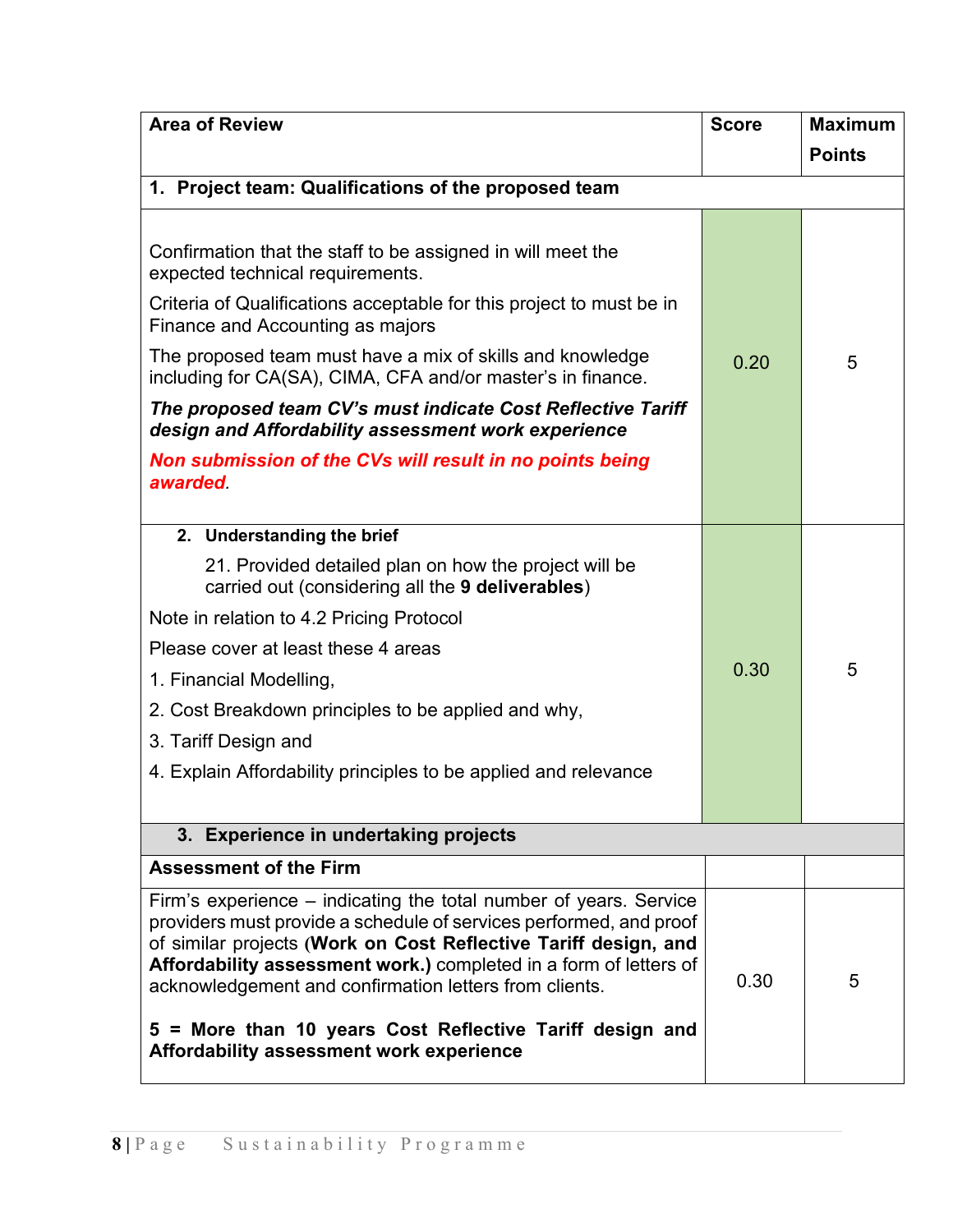|        | Total points required to move to next level                                                                      |      | 70% |
|--------|------------------------------------------------------------------------------------------------------------------|------|-----|
|        | <b>Total/Maximum points</b>                                                                                      | 100% |     |
| ✓      | <b>Must be contactable and verifiable</b>                                                                        |      |     |
| ✓      | Must not be older than 3 years                                                                                   |      |     |
| vi.    | No applicable reference received<br>(0)                                                                          |      |     |
| V.     | $\overline{2}$<br>2- Written reference received                                                                  |      |     |
| iv.    | $\overline{2}$<br>2- Written reference received                                                                  |      |     |
| iii.   | 3- Written reference received<br>3                                                                               | 0.10 | 5   |
| ii.    | 4- Written reference received<br>4                                                                               |      |     |
| j.     | 5- Written reference received<br>5                                                                               |      |     |
|        | List of contactable applicable references for work undertaken<br>by the Service Provider.                        |      |     |
|        | team members<br>4. Track Record                                                                                  | 0.05 | 5   |
| leader | Proof of registration with professional body in respect proposed                                                 |      |     |
|        | Affordability assessment work experience.<br>Proof of registration with professional body in respect of the Team | 0.05 | 5   |
|        | 0 = less than 2 years Cost Reflective Tariff design and                                                          |      |     |
|        | 1 = 2 to 4 years Cost Reflective Tariff design and Affordability<br>assessment work experience                   |      |     |
|        | 2= 5 to 7 years Cost Reflective Tariff design and Affordability<br>assessment work experience                    |      |     |
|        | 3 = 8 to 9 years Cost Reflective Tariff design and Affordability<br>assessment work experience.                  |      |     |
|        | 4 = 10 years Cost Reflective Tariff design and Affordability<br>assessment work experience.                      |      |     |

# **11. First Phase Evaluation**

**The first phase evaluation will be based on the following:**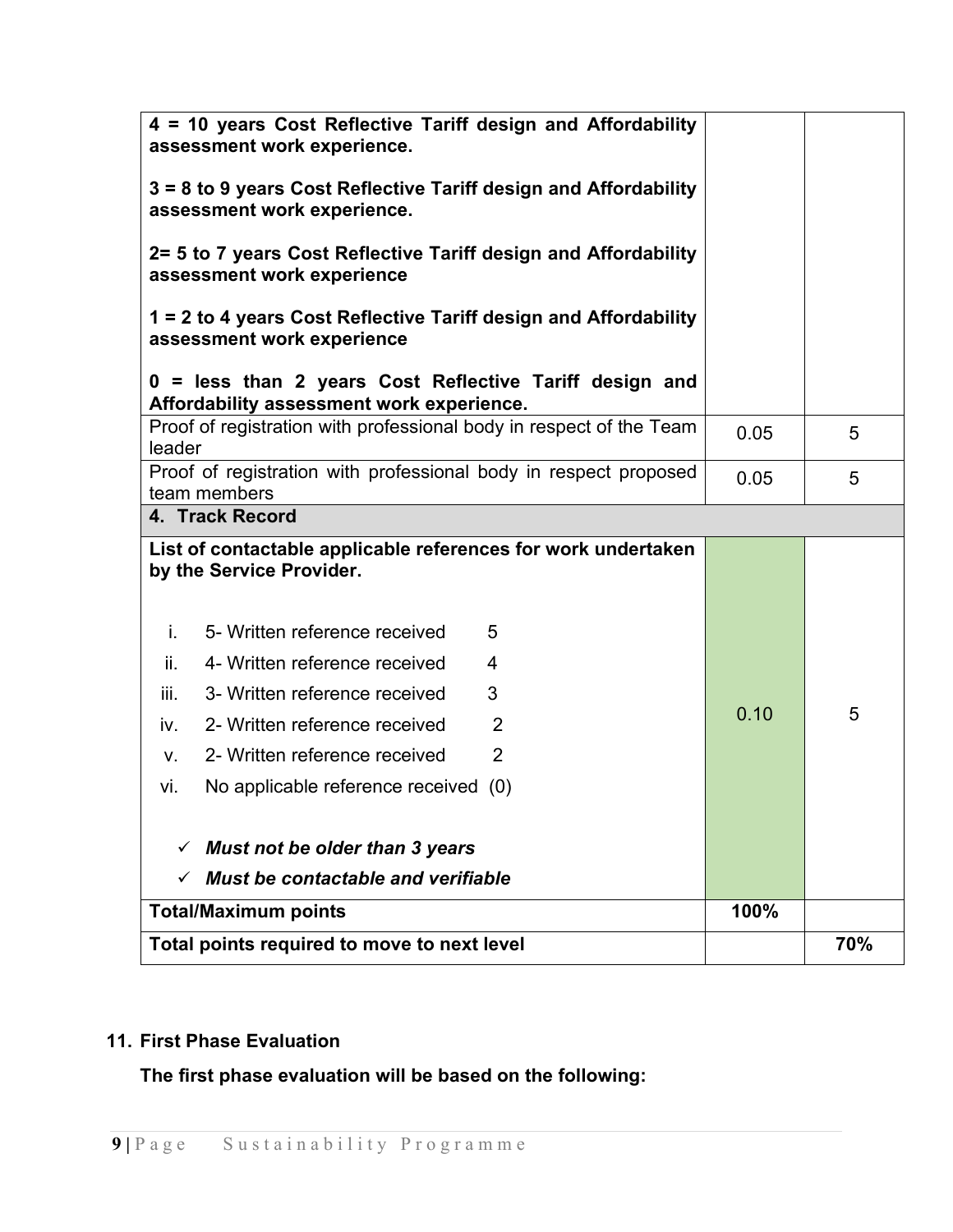| <b>Evaluation criteria</b> | <b>Points</b> |
|----------------------------|---------------|
| <b>BBBEE</b>               | 80%           |
| Functionality              | 20%           |
| <b>Maximum Points</b>      | 100%          |

## **12. Second Phase Evaluation**

Second and final phase will be evaluated as follows:

| <b>Evaluation criteria</b> | <b>Points</b> |
|----------------------------|---------------|
| Price                      | 100%          |
| <b>Maximum Points</b>      | 100%          |

## **13. Pricing Schedule**

| <b>Deliverable</b>                        | <b>Rate</b> | <b>Number of Hours</b> | total |  |  |  |  |
|-------------------------------------------|-------------|------------------------|-------|--|--|--|--|
| <b>Revenue: Diversify Revenue Streams</b> |             |                        |       |  |  |  |  |
| Revenue Streams Diagnostic report         |             |                        |       |  |  |  |  |
| <b>Quantified Revenue Streams report</b>  |             |                        |       |  |  |  |  |
| Initiatives to increase Revenue<br>report |             |                        |       |  |  |  |  |
| Implementation plan                       |             |                        |       |  |  |  |  |
| <b>Revenue Strategy</b>                   |             |                        |       |  |  |  |  |
| <b>Total</b>                              |             |                        |       |  |  |  |  |
| <b>Pricing Protocol</b>                   |             |                        |       |  |  |  |  |
| Review of the current cost of<br>mandate  |             |                        |       |  |  |  |  |
| Draft Cost breakdown diagnostic<br>report |             |                        |       |  |  |  |  |
| Implementation plan                       |             |                        |       |  |  |  |  |
| <b>Total</b>                              |             |                        |       |  |  |  |  |
| <b>External Service Providers</b>         |             |                        |       |  |  |  |  |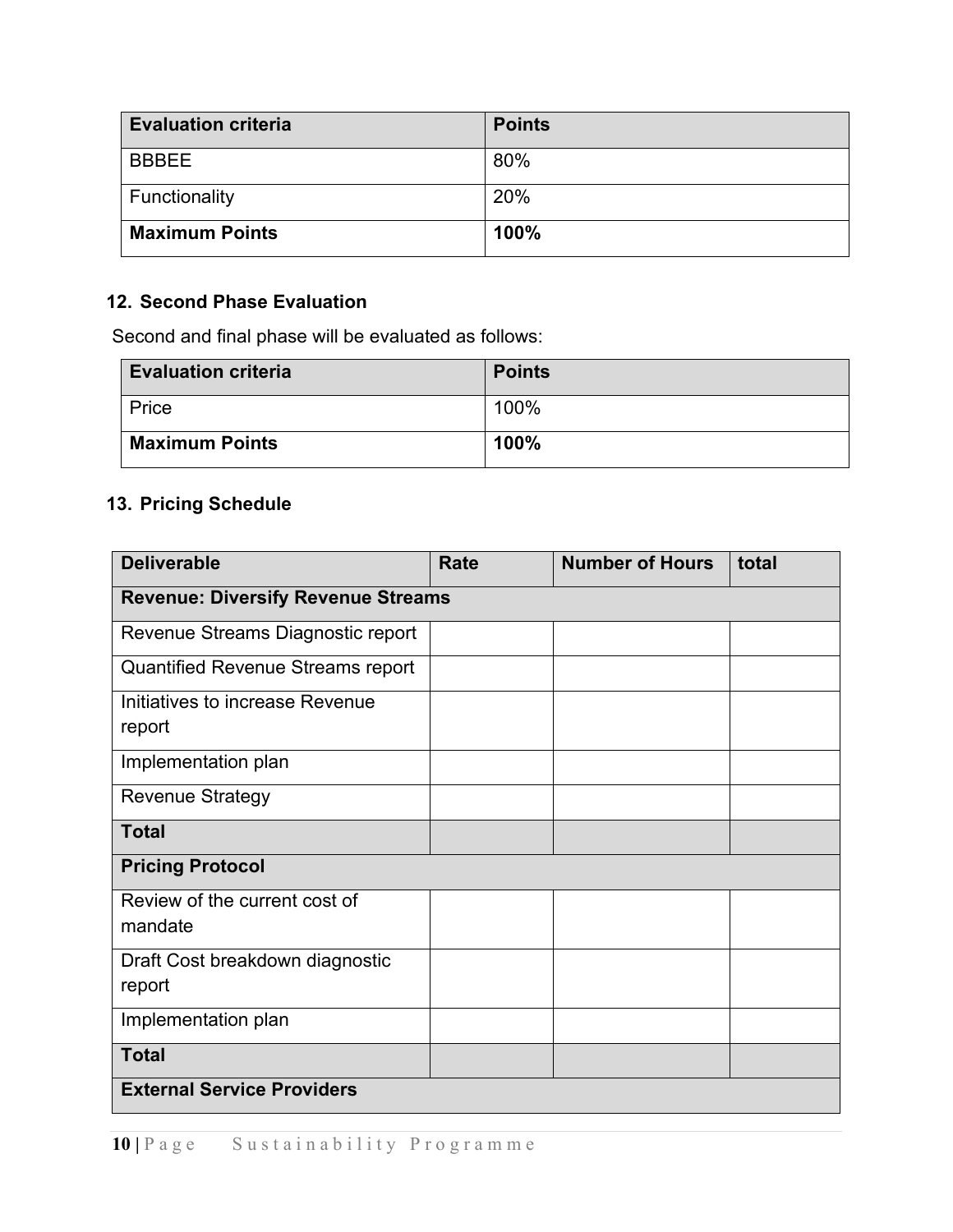| Diagnostic report on current state |  |  |
|------------------------------------|--|--|
| <b>Total</b>                       |  |  |

#### **PERIOD OF CONTRACT**

The appointment of service providers on the panel of service providers shall be for a period of 30 days (once- off project).

### **13. GENERAL CONDITIONS OF CONTRACT**

General Conditions of Contract (GCC) as per National Treasury will apply. Service providers must familiarise themselves with these conditions as they will be applicable throughout the duration of the contract period.

#### **14. CONTRACT MANAGEMENT**

The Service Providers will be required to sign a Standard Contract in respect of each relevant services they are appointed for.

 **Authorised Bidder's Signature Date**

## **15. PREFERENTIAL PROCUREMENT POLICY FRAMEWORK ACT**

This request for quotation (RFQ) will be evaluated on functionality and the 80:20 point systems as stipulated in the Preferential Procurement Policy Framework Act (Act number 5 of 2000) & SACPCMP's Supply Chain Management Policies and **Procedures** 

 $\frac{1}{2}$  ,  $\frac{1}{2}$  ,  $\frac{1}{2}$  ,  $\frac{1}{2}$  ,  $\frac{1}{2}$  ,  $\frac{1}{2}$  ,  $\frac{1}{2}$  ,  $\frac{1}{2}$  ,  $\frac{1}{2}$  ,  $\frac{1}{2}$  ,  $\frac{1}{2}$  ,  $\frac{1}{2}$  ,  $\frac{1}{2}$  ,  $\frac{1}{2}$  ,  $\frac{1}{2}$  ,  $\frac{1}{2}$  ,  $\frac{1}{2}$  ,  $\frac{1}{2}$  ,  $\frac{1$ 

(For more information on the PPPFA please click on the link below [https://www.thedti.gov.za/economic\\_empowerment/docs/PPPFA%20Regulation.p](https://www.thedti.gov.za/economic_empowerment/docs/PPPFA%20Regulation.pdf) [df\)](https://www.thedti.gov.za/economic_empowerment/docs/PPPFA%20Regulation.pdf)

### **16. TERMS AND CONDITIONS:**

(a) All goods or services procured will be subjected to SACPCMP Procurement Policy and Procedures.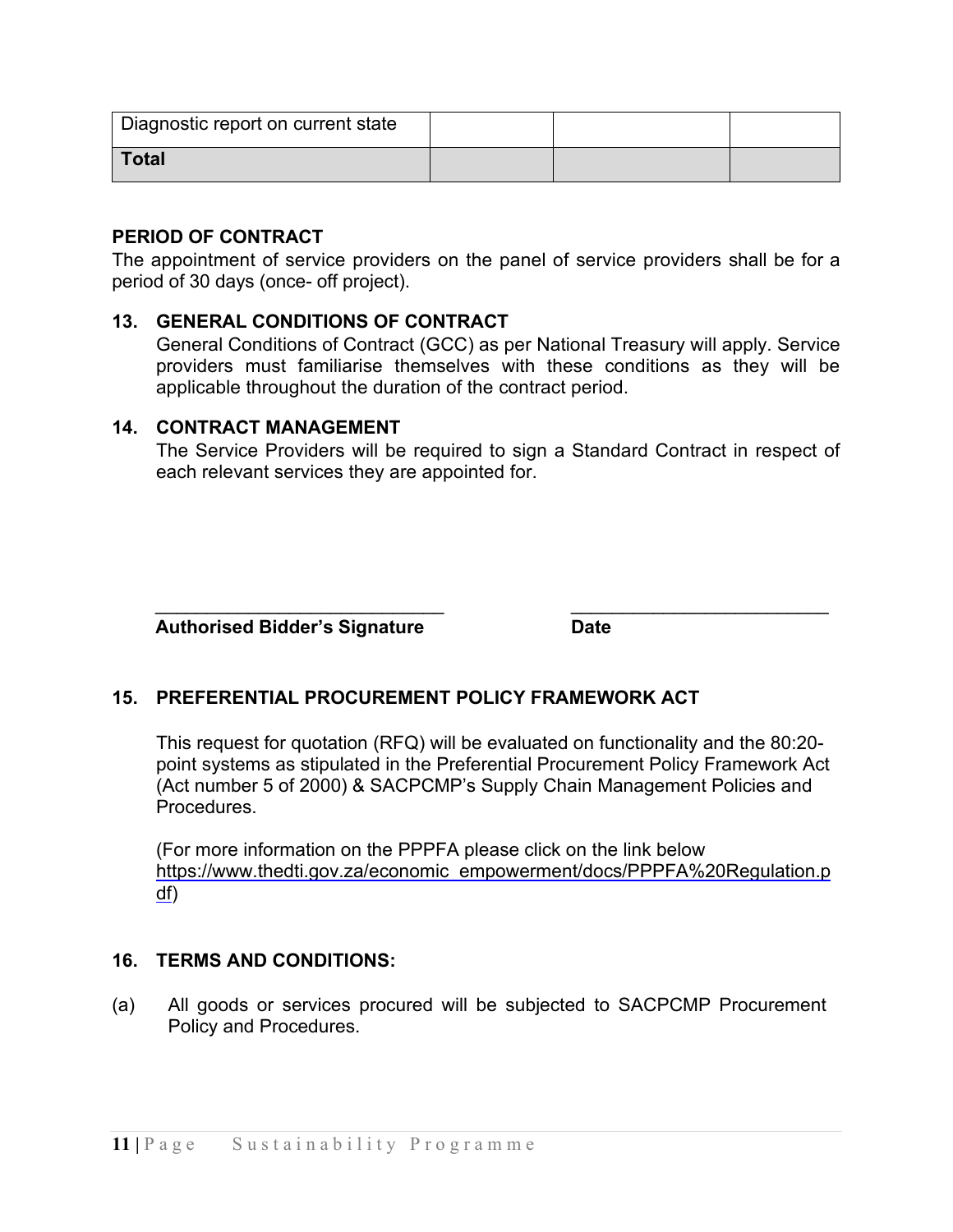- (b) It is the responsibility of the prospective bidders / service providers to submit valid Tax Clearance Certificates. Failure to do so may invalidate the bid submitted in terms of the RFQ.
- (c) All invoices submitted for payment need to stipulate the **SACPCMP's VAT number; 4100199787** as per Section 20 of the VAT Act.) as well as that of the service provider (if VAT registered).
- (d) (the service provider) certify that all the required information, relevant forms have been completed and furnished as part of the bid.
- (e) (the service provider) hereby agree that should I be awarded this RFQ and fail to deliver or perform on the award; the SACPCMP will have the right to enforce Regulation 13 of the Preferential Procurement Regulations.
- (f) This RFQ is subject to the provisions made in the General Conditions of Contract, as issued by National Treasury, including its revisions.
- (g) I, (the service provider) hereby agree that the SACPCMP may restrict me from business if my company does not perform or deliver on services/ supplies received.
- (h) I, (the service provider) hereby agree that the onus is on the supplier not to accept orders or make deliveries that will result in overspending on the amount awarded on this RFQ. I also accept that I will not be paid by the SACPCMP for any over expenditure.

**SIGNATURE OF BIDDER:** \_\_\_\_\_\_\_\_\_\_\_\_\_\_\_\_\_\_\_\_\_\_\_\_\_\_\_\_

**CAPACITY:** \_\_\_\_\_\_\_\_\_\_\_\_\_\_\_\_\_\_\_\_\_\_\_\_\_\_\_\_\_\_\_\_\_\_\_\_

COMPANY STAMP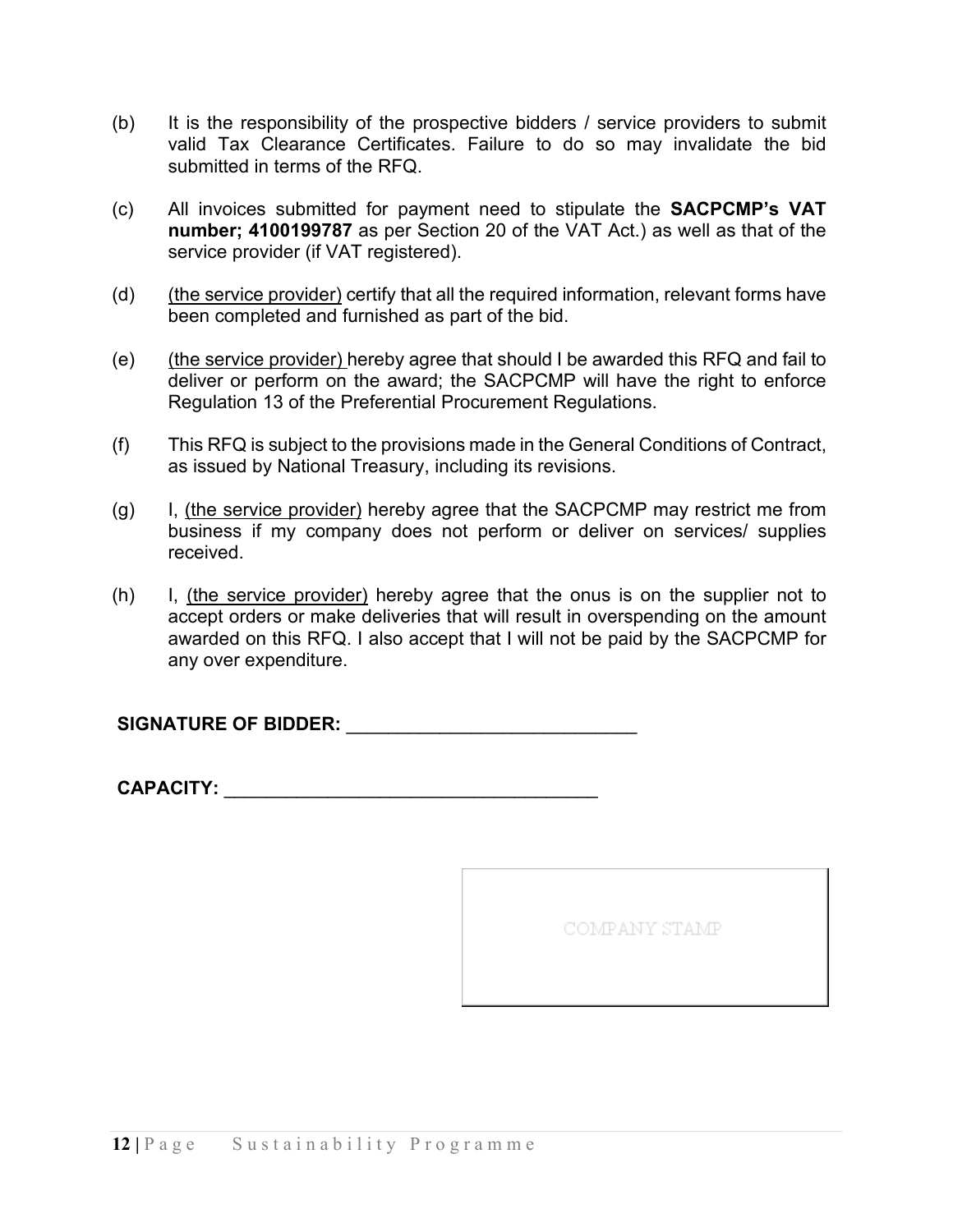### **SBD 6.1**

### **PREFERENCE POINTS CLAIM FORM IN TERMS OF THE PREFERENTIAL PROCUREMENT REGULATIONS 2017**

This preference form must form part of all bids/ proposals submitted. It contains general information and serves as a claim form for preference points for Broad-Based Black Economic Empowerment (B-BBEE) Status Level of Contribution.

### **NB: BEFORE COMPLETING THIS FORM , BIDDERS/ POTENTIAL SERVICE PROVIDERS MUST STUDY THE GENERAL CONDITIONS, DEFINITIONS AND DIRECTIVES APPLICABLE IN RESPECT OF B-BBEE, AS PRESCRIBED IN THE PREFERENTIAL PROCUREMENT REGULATIONS, 2017.**

### **1. GENERAL CONDITIONS**

- 1.1 The following preference point systems are applicable to all bids/ proposals:
	- the 80/20 system for requirements with a Rand value of above R30,000 and up to R50 000 000 (all applicable taxes included); and
	- the 90/10 system for requirements with a Rand value above R50 000 000 (all applicable taxes included).
- 1.2 The value of this bid cannot exceed an estimated amount of R50 000 000 (including all applicable taxes) and therefore the 80/20preferential procurement point system shall be applicable.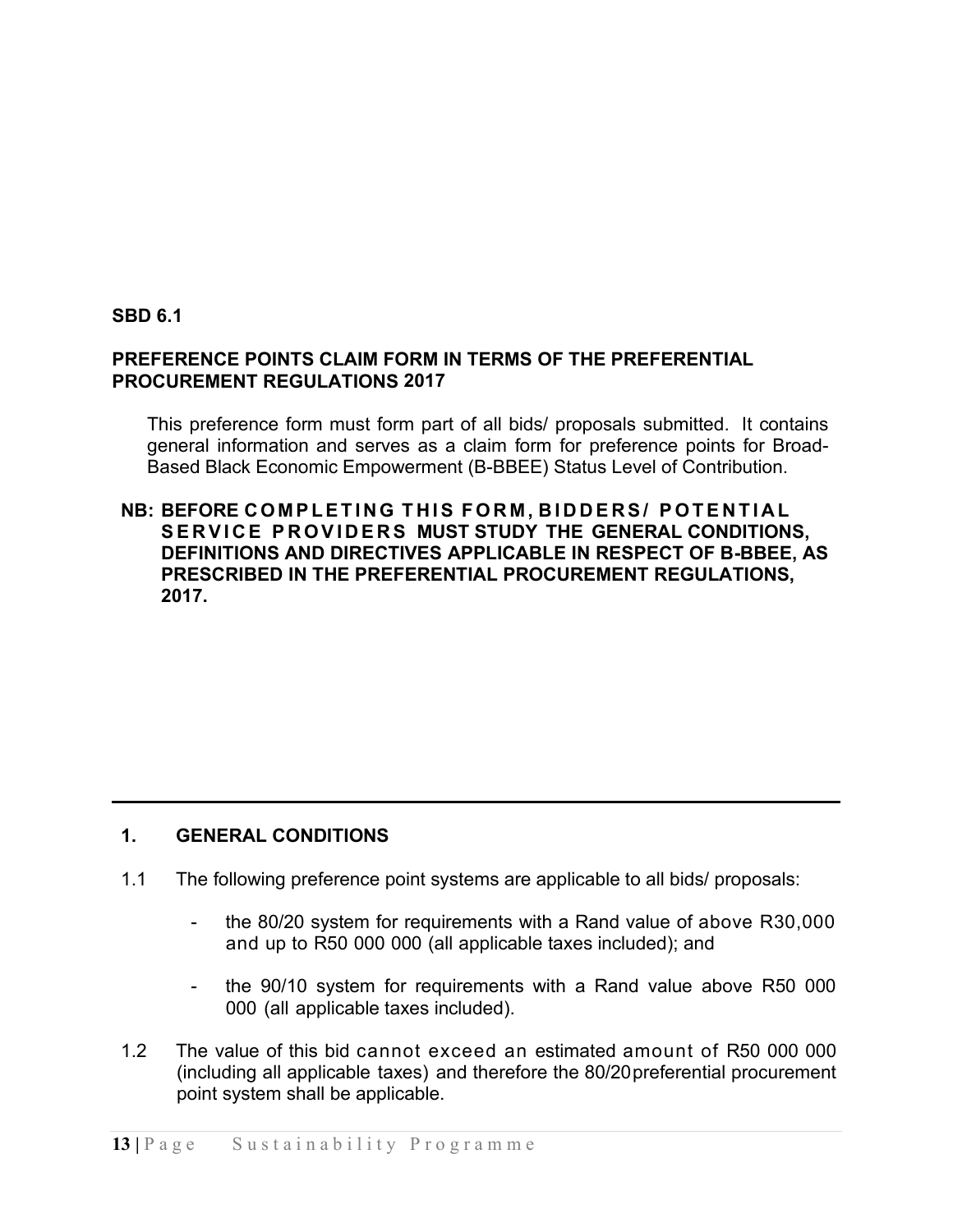- 1.3 Preference points for this bid shall be awarded for:
	- (a) Price; and
	- (b) B-BBEE Status Level of Contribution.
- 1.4 The maximum points for this bid/ proposal are allocated as follows:

| <b>Description</b>                         | <b>Points</b> |
|--------------------------------------------|---------------|
| Price                                      | 80            |
| B-BBEE status level of contribution        | 20            |
| Total points for Price and B-BBEE must not | 100           |
| exceed                                     |               |

- 1.6 Failure on the part of a bidder/ service provider to submit proof of B-BBEE Status level of contribution together with the bid, will be interpreted that preference points for B-BBEE status level of contribution are not claimed.
- 1.6 The purchaser reserves the right to require of a bidder, either before a bid is adjudicated or at any time subsequently, to substantiate any claim deemed fit in any manner required by the purchaser.

## **DEFINITIONS**

(a) **"B-BBEE"** means Broad-Based Black Economic Empowerment as defined in section 1 of the Broad-Based Black Economic Empowerment Act.

- (b) "**B-BBEE status level of contributor"** means the B-BBEE status of an entity in terms of a code of good practice on black economic empowerment, issued in terms of section 9(1) of the Broad- Based Black Economic Empowerment Act.
- (c) **"bid"** means a written offer in a prescribed or stipulated form in response to an invitation by an organ of state for the provision of goods or services, through price quotations, advertised competitive bidding processes or proposals.
- (d) **"Broad-Based Black Economic Empowerment Act"** means the Broad-Based Black Economic Empowerment Act, 2003 (Act No. 53 of 2003).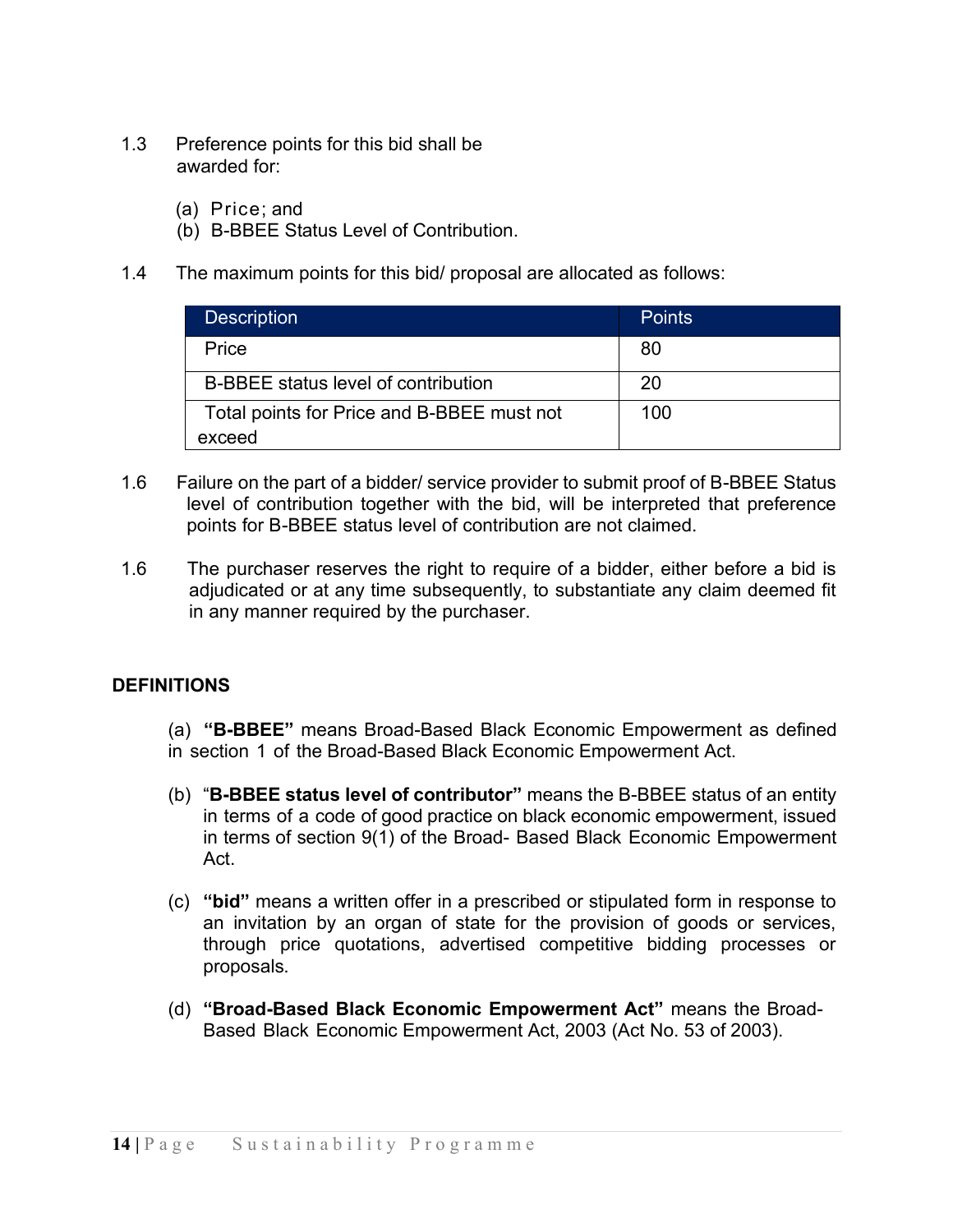- (e) **"EME"** means an Exempted Micro Enterprise in terms of a code of good practice on black economic empowerment issued in terms of section 9 (1) of the Broad-Based Black Economic Empowerment Act.
- (f) **"functionality"** means the ability of a tenderer to provide goods or services in accordance with specifications as set out in the tender documents.
- (g) **"prices"** includes all applicable taxes less all unconditional discounts.
- (h) **"proof of B- BBEE status level of contributor"** means:
	- 1) B-BBEE Status level certificate issued by an authorized body or person.
	- 2) A sworn affidavit as prescribed by the B-BBEE Codes of Good Practice.
	- 3) Any other requirement prescribed in terms of the B-BBEE Act.
- (i) **"QSE"** means a qualifying small business enterprise in terms of a code of good practice on black economic empowerment issued in terms of section 9 (1) of the Broad-Based Black Economic Empowerment Act.
- (j) **"rand value"** means the total estimated value of a contract in Rand, calculated at the time of the bid invitation, and includes all applicable taxes.

### **POINTS AWARDED FOR PRICE**

#### **THE 80/20 OR 90/10 PREFERENCE POINT SYSTEMS**

A maximum of 80 or 90 points is allocated for price on the following basis:

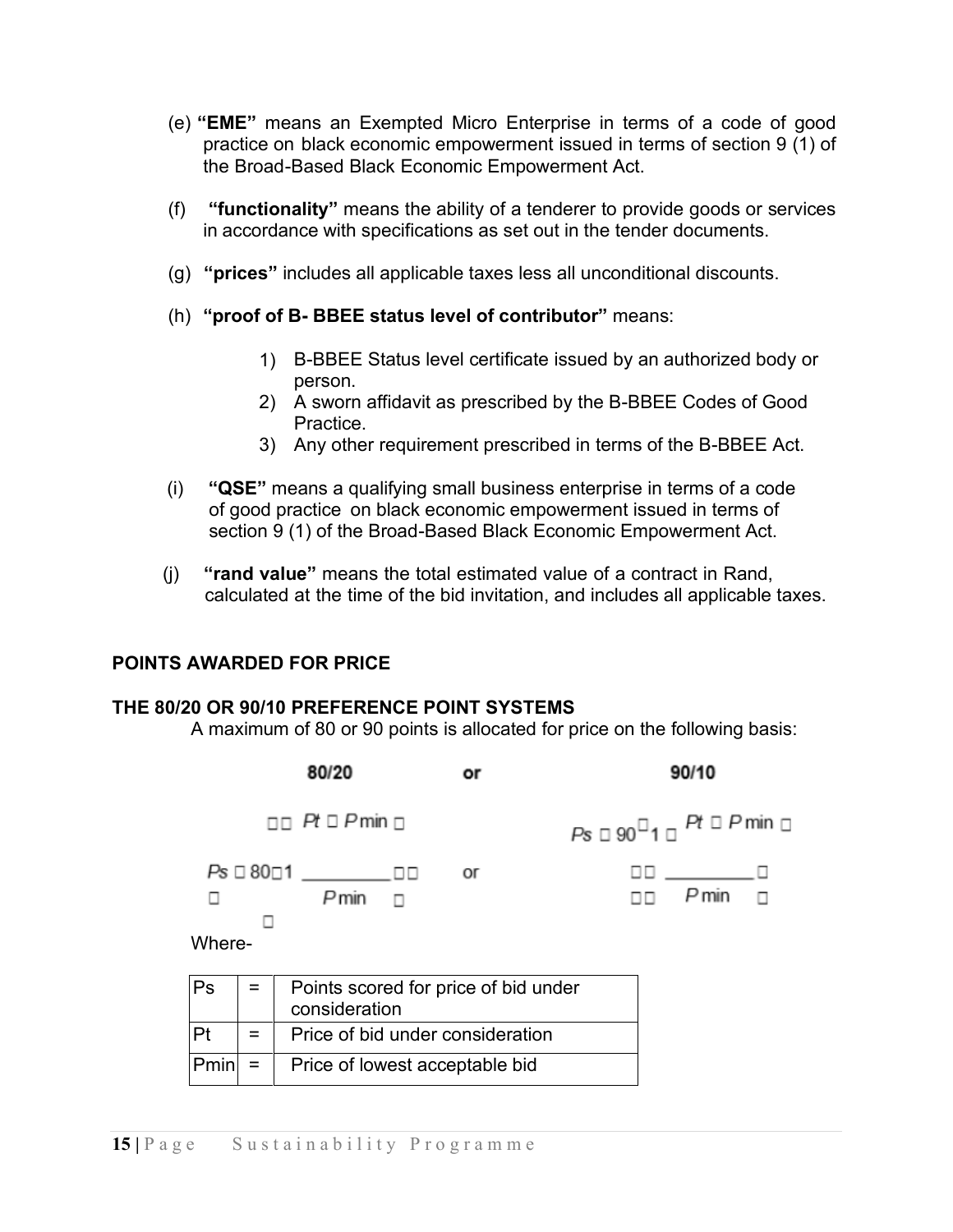## **4.1 POINTS AWARDED FOR B-BBEE STATUS LEVEL OF CONTRIBUTOR**

In terms of Regulation 6 (2) and 7 (2) of the Preferential Procurement Regulations, preference points must be awarded to a bidder for attaining the B-BBEE status level of contribution in accordance with the table below:

| <b>B-BBEE Status Level of</b><br><b>Contributor</b> | <b>Number of points</b><br>(90/10 system) | <b>Number of points</b><br>(80/20 system) |
|-----------------------------------------------------|-------------------------------------------|-------------------------------------------|
|                                                     | 10                                        | 20                                        |
| $\overline{2}$                                      | 9                                         | 18                                        |
| 3                                                   | 6                                         | 14                                        |
| $\overline{4}$                                      | 5                                         | 12                                        |
| 5                                                   | 4                                         | 8                                         |
| 6                                                   | 3                                         | 6                                         |
| $\overline{7}$                                      | $\overline{2}$                            | $\overline{4}$                            |
| 8                                                   | 1                                         | $\overline{2}$                            |
| Non-compliant contributor                           | 0                                         | $\overline{0}$                            |

### **BID DECLARATION**

5.1 Bidders who claim points in respect of B-BBEE Status Level of Contribution must complete the following:

### **6. B-BBEE STATUS LEVEL OF CONTRIBUTOR CLAIMED IN TERMS OF PARAGRAPHS 1.4 AND 4.1**

6.1 B-BBEE Status Level of Contributor: ……….……… (maximum of 10 or 20 points)

(Points claimed in respect of paragraph 7.1 must be in accordance with the table reflected in paragraph 4.1 and must be substantiated by relevant proof of B-BBEE status level of contributor.

## **7. SUB-CONTRACTING**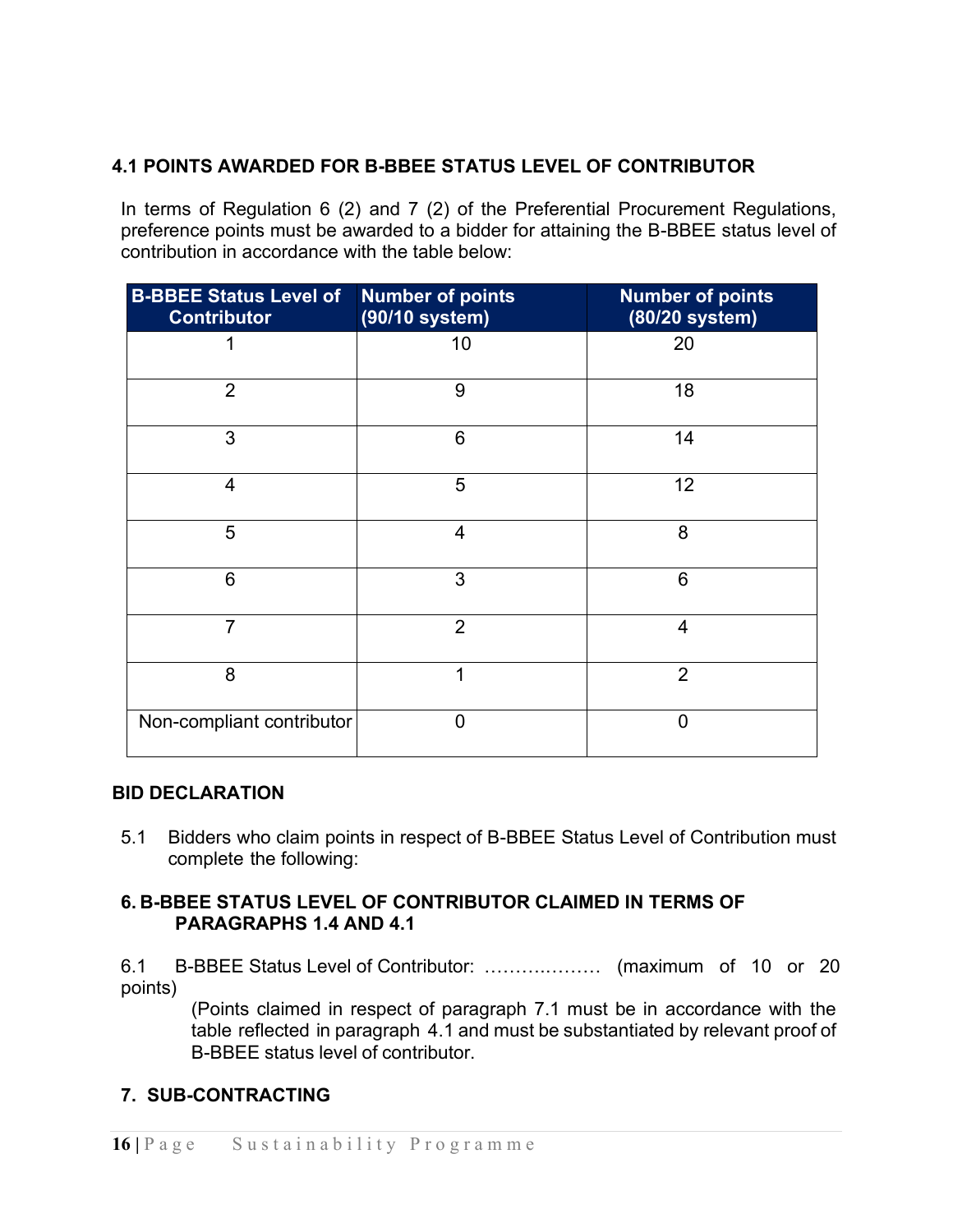7.1 Will any portion of the contract be sub-contracted? (*Tick applicable box*)

7.1.1. If yes, please indicate:

|      | i) What percentage |     |                                                                       | and the contract of the contract of the contract of the contract of the contract of the contract of the contra | the |          | contract | will | be   |
|------|--------------------|-----|-----------------------------------------------------------------------|----------------------------------------------------------------------------------------------------------------|-----|----------|----------|------|------|
|      |                    |     | subcontracted%                                                        |                                                                                                                |     |          |          |      |      |
|      |                    |     |                                                                       |                                                                                                                |     |          |          |      |      |
| iii) |                    |     | The B-BBEE status                                                     |                                                                                                                |     | level of |          | the. | sub- |
|      |                    |     |                                                                       |                                                                                                                |     |          |          |      |      |
|      |                    |     | iv) Whether the sub-contractor is an EME or QSE (Tick applicable box) |                                                                                                                |     |          |          |      |      |
|      | /FS                | NO. |                                                                       |                                                                                                                |     |          |          |      |      |
|      |                    |     |                                                                       |                                                                                                                |     |          |          |      |      |

v) Specify, by ticking the appropriate box, if subcontracting with an enterprise in terms of Preferential Procurement Regulations,2017:

| Designated Group: An EME or QSE which is at last 51% owned        | <b>EME</b> | <b>QSE</b> |
|-------------------------------------------------------------------|------------|------------|
| by:                                                               |            |            |
| <b>Black people</b>                                               |            |            |
| Black people who are youth                                        |            |            |
| Black people who are women                                        |            |            |
| <b>Black people with disabilities</b>                             |            |            |
| Black people living in rural or underdeveloped areas or townships |            |            |
| Cooperative owned by black people                                 |            |            |
| Black people who are military veterans                            |            |            |
| <b>OR</b>                                                         |            |            |
| Any EME                                                           |            |            |
| Any QSE                                                           |            |            |

## **8**. **DECLARATION WITH REGARD TO COMPANY/FIRM**

| 8.1 Name of company name                        |  |  |
|-------------------------------------------------|--|--|
| 8.2 VAT registration                            |  |  |
|                                                 |  |  |
| 8.3 Company registration                        |  |  |
|                                                 |  |  |
| 8.4 TYPE OF COMPANY/ FIRM [TICK APPLICABLE BOX] |  |  |
| Partnership/Joint Venture / Consortium          |  |  |
| One-person business/sole propriety              |  |  |

□ Close corporation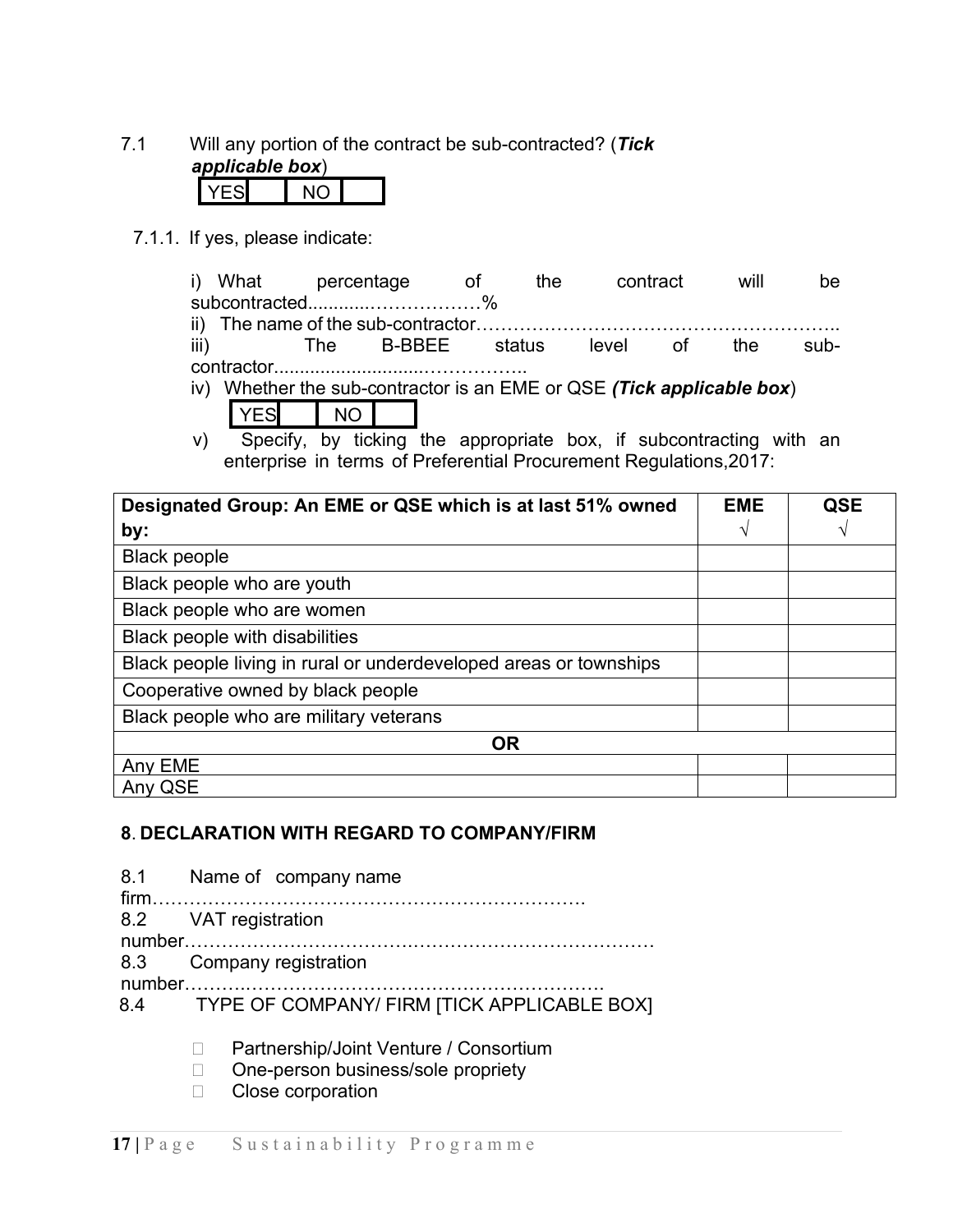- D Company
- (Pty) Limited

## 8.5 DESCRIBE PRINCIPAL BUSINESS ACTIVITIES

………………………………………………………………………………………… … ………………………………………………………………………………………… …

## 8.6 COMPANY CLASSIFICATION [TICK APPLICABLE BOX]

- □ Manufacturer
- □ Supplier
- □ Professional service provider
- $\Box$  Other service providers, e.g. transporter, etc.
- 8.7 Total number of years the company/firm has been in operation……………
- 8.8 I/we, the undersigned, who is / are duly authorised to do so on behalf of the company/firm, certify that the points claimed, based on the B-BBE status level of contributor indicated in paragraphs 1.4 and 6.1 of the foregoing certificate, qualifies the company/ firm for the preference(s) shown and I / we acknowledge that:
	- i) The information furnished is true and correct.
	- ii) The preference points claimed are in accordance with the General Conditions as indicated in paragraph 1 of this form.
	- iii) In the event of a contract being awarded as a result of points claimed as shown in paragraphs 1.4 and 6.1, the contractor may be required to furnish documentary proof to the satisfaction of the purchaser that the claims are correct.
	- iv) If the B-BBEE status level of contributor has been claimed or obtained on a fraudulent basis or any of the conditions of contract have not been fulfilled, the purchaser may, in addition to any other remedy it may have –
		- (a) disqualify the person from the bidding process.
		- (b) recover costs, losses or damages it has incurred or suffered as a result of that person's conduct.
		- (c) cancel the contract and claim any damages which it has suffered as a result of having to make less favourable arrangements due to such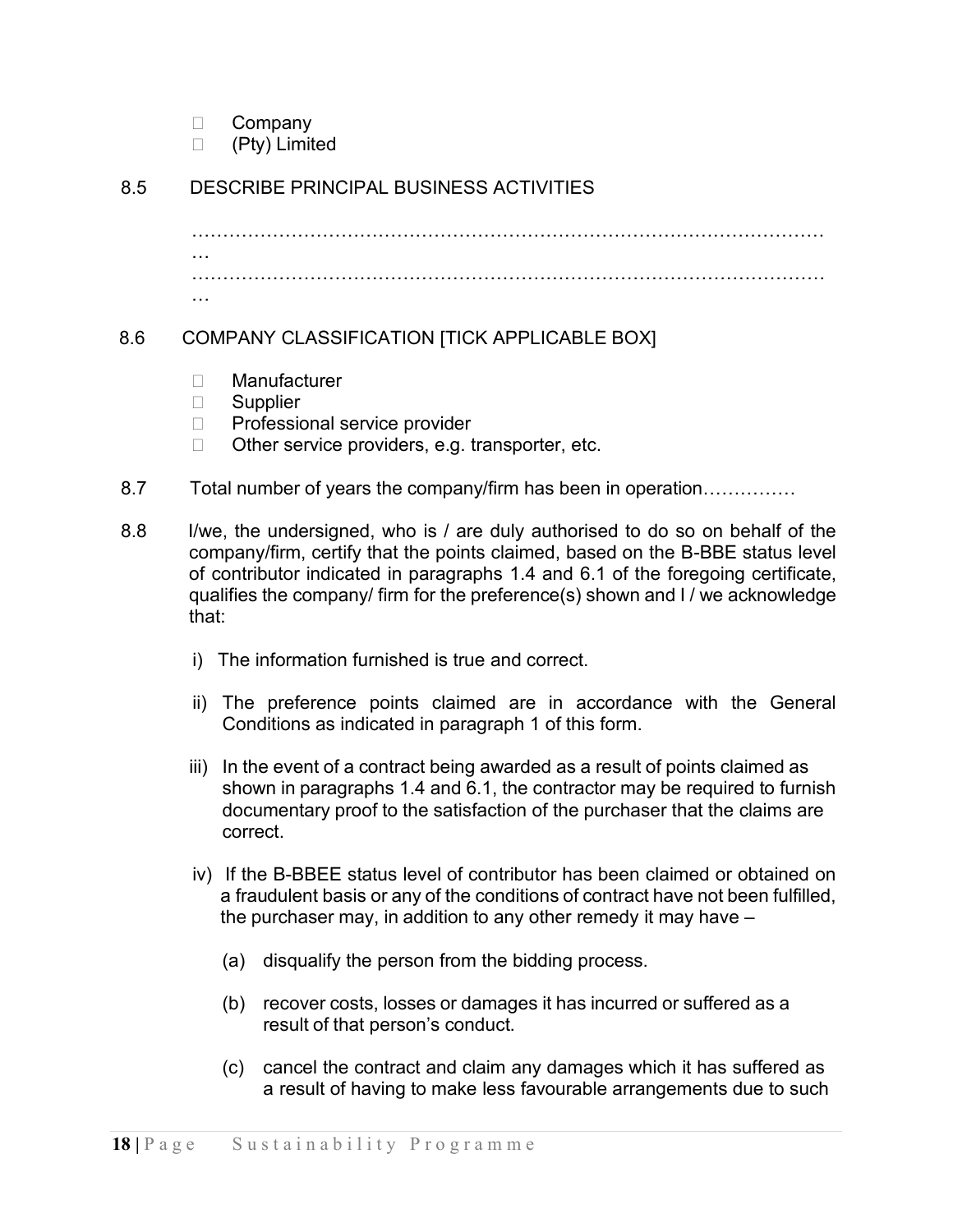cancellation.

- (d) recommend that the bidder or contractor, its shareholders and directors, or only the shareholders and directors who acted on a fraudulent basis, be restricted by the National Treasury from obtaining business from any organ of state for a period not exceeding 10 years, after the *audi alteram partem* (hear the other side) rule has been applied; and
- (e) forward the matter for criminal prosecution.

| <b>WITNESSES</b><br>4 |
|-----------------------|
|                       |
| 2                     |
|                       |
|                       |
|                       |
|                       |

| SIGNATURE(S) OF BIDDERS(S) |  |  |  |
|----------------------------|--|--|--|
| DATE:                      |  |  |  |
| ADDRESS:                   |  |  |  |
|                            |  |  |  |

## **Addendum A.**

B-BBEE Level of Contribution certificate – original or certified copy.